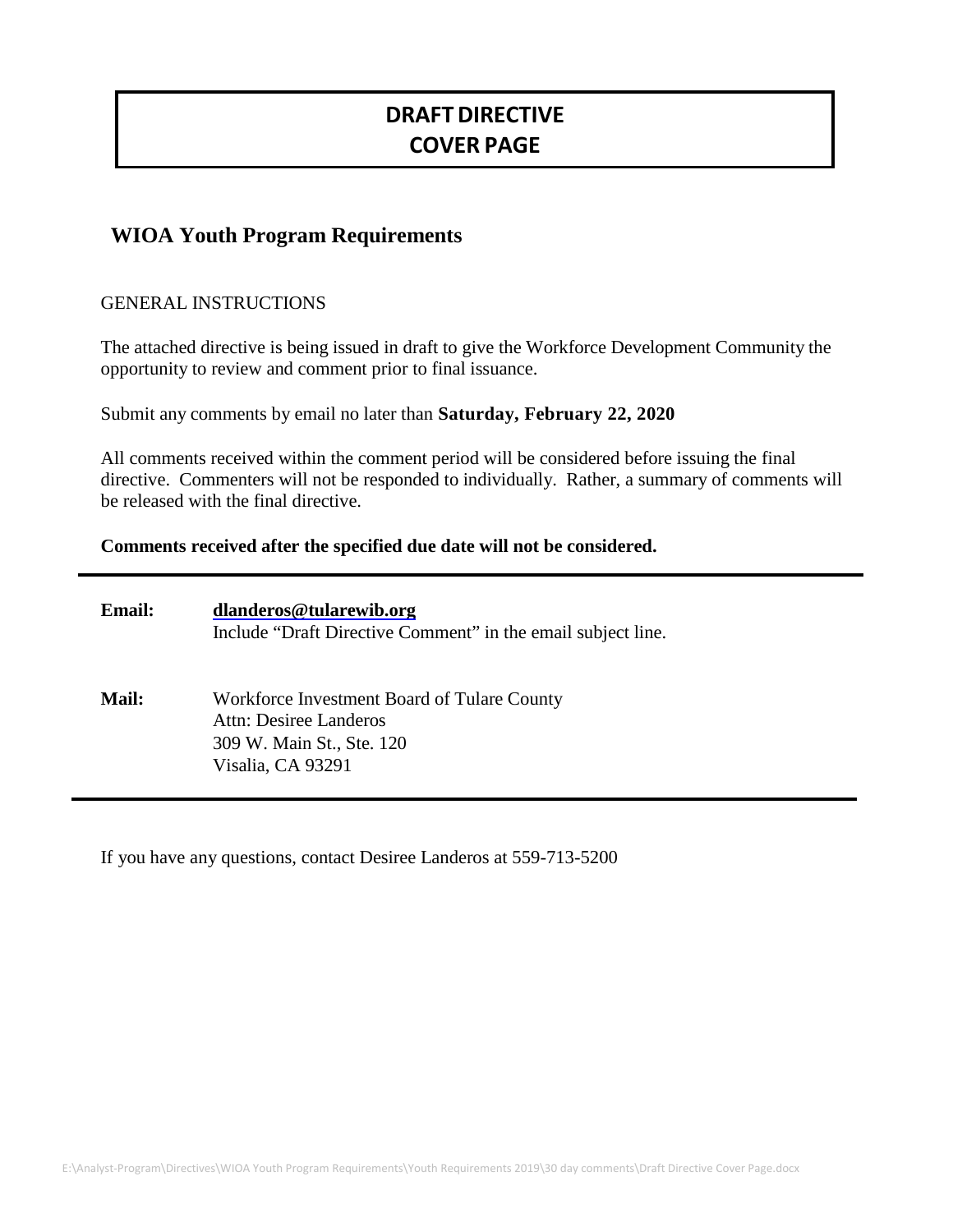#### **WORKFORCE INVESTMENT BOARD OF TULARE COUNTY WORKFORCE INNOVATION AND OPPORTUNITY ACT TITLE I DATE: January 23, 2020 SUBJECT: WIOA Youth Program Requirements**

## **WIB DIRECTIVE TUL 20-03**

**TO:** WIB Subrecipients WIB Staff

## **SUBJECT: WIOA YOUTH PROGRAM REQUIREMENTS**

## **EXECUTIVE SUMMARY**

This policy provides guidance and establishes the procedures regarding the activities associated with *Workforce Innovation and Opportunity Act* (WIOA) Title I youth program.

Scope

This directive applies to the, Tulare County Workforce Development Area (local area), and all WIB subrecipents of Workforce Innovation and Opportunity Act (WIOA) Title I funded youth funds.

## **REFERENCES:**

- *Workforce Innovation and Opportunity Act* (WIOA) (Public Law 113-128)
- Title 2 *Code of Federal Regulations* (CFR) Part 200 "Uniform Administrative Requirements, Cost Principles, and Audit Requirements for Federal Awards" (Uniform Guidance)
- Title 2 CFR Part 2900: "Uniform Administrative Requirements, Cost Principles, and Audit Requirements for Federal Awards" (Department of Labor (DOL) Exceptions)
- Title 20 CFR Part 681: "Youth Activities under Title I of the WIOA"
- Title 20 *United States Code* (U.S.C.) Section 1401: "Definitions"
- Training and Employment Guidance Letter (TEGL) **21-16,** *Third WIOA Title I Youth Formula Program Guidance* (March 2, 2017)
- TEGL **8-15,** Subject: *Second Title I WIOA Youth Program Transition Guidance* (November 17, 2015)
- TEGL **23-14,** Subject: *WIOA Youth Program Transition* (March 26, 2015)
- TEGL **19-14,** Subject: Vision for the Workforce System and Initial Implementation of the *WIOA* (February 19, 2015)
- TEGL **12-14,** Subject: Allowable Uses and Funding Limits of Workforce Investment Act (WIA) Program Year (PY) 2014 funds for WIOA Transitional Activities (October 28, 2014)
- TEGL **13-09,** Subject: Contracting Strategies That Facilitate Serving the Youth Most in Need (February 16, 2010)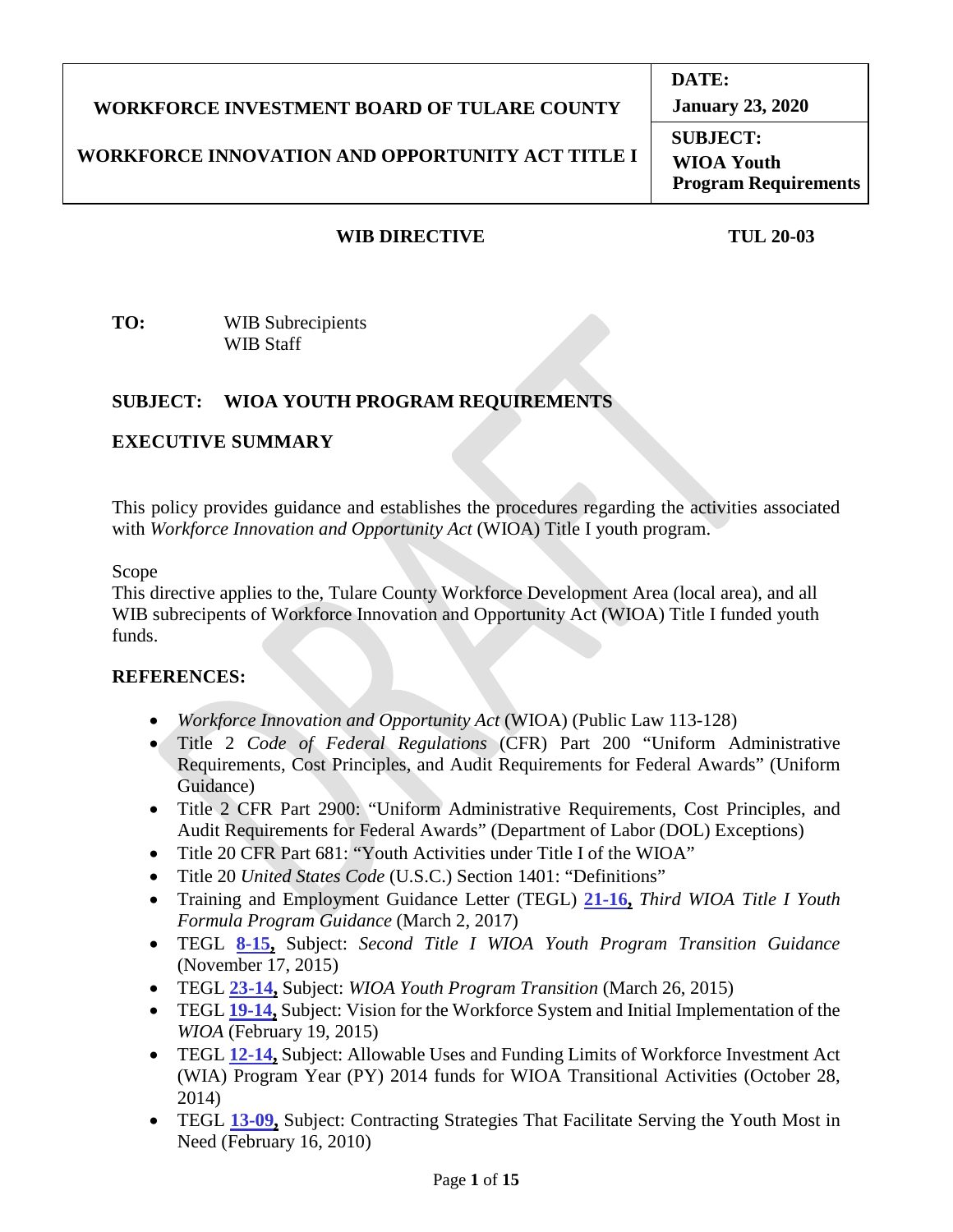- California Education Code (EC) Sections 47612.1, 58500, and 66010
- California Unemployment Insurance Code Section 14209
- Workforce Services Directive **WSD16-1**, Subject: *WIOA Youth Program Requirements*  (September 16, 2016)
- Workforce Services Directive **WSD 17-07**, Subject: WIOA Youth Program Requirements (January 16, 2018)
- Workforce Services Information Notice WSIN 17-22, January 10, 2018

## **WIB-IMPOSED REQUIREMENTS**

This policy contains WIB-imposed requirements. All WIB-imposed requirements are indicated by **bold***, italic* type*.*

## **FILING INSTRUCTIONS**

*This policy supersedes Revised WIOA Youth Program Requirements (TUL 18-02), dated June 13, 2018. Retain this directive until further notice.*

## **BACKGROUND:**

The WIOA Section 129 introduces key investments in Out-of-School Youth (OSY) and work experience. Specifically, it increases the minimum OSY expenditure rate from 30 percent under WIA to 75 percent under WIOA, and introduces a 20 percent work experience expenditure requirement. In addition to, increasing the number of required youth program elements from 10 under WIA to 14 under WIOA.

On August 19, 2016, the DOL issued the WIOA Final Rules. Among other things, the WIOA Final Rules establish a poverty rate of 25 percent for a youth living in a high poverty area, allow Local Boards to directly provide youth services, allow for youth work experiences education and work components to be provided sequentially, and clarify youth program eligibility. The DOL has also published three additional TEGLs since 2015 providing further guidance and clarification for the WIOA Title I youth program. Therefore, the state is issuing its third iteration of the WIOA Youth Program Requirements directive to ensure state guidance is in full alignment with the WIOA Statute, the WIOA Final Rules, TEGL 23-14, TEGL 8-15, and TEGL 21- 16.

Although some of the deadlines for implementation of the WIOA requirements have passed, the Employment Development Department (EDD) chose to retain past deadlines in this directive for compliance monitoring purposes.

## **POLICY AND PROCEDURES:**

## **Definitions**

For the purposes of this directive, the following definitions apply:

Adult Education – academic instruction and education services below the postsecondary level that increases an individual's ability to: read, write, and speak in English, and perform mathematics or other activities necessary for the attainment of a secondary school diploma or its recognized equivalent; transition to postsecondary education and training; and obtain employment (WIOA Section 203).

Alternative school – an alternative school is a type of school designed to achieve grade-level (K-12) standards and meet student needs (EC Section 58500). Examples of alternative schools include, but are not limited to, continuation, magnet, and charter schools. If the youth participant is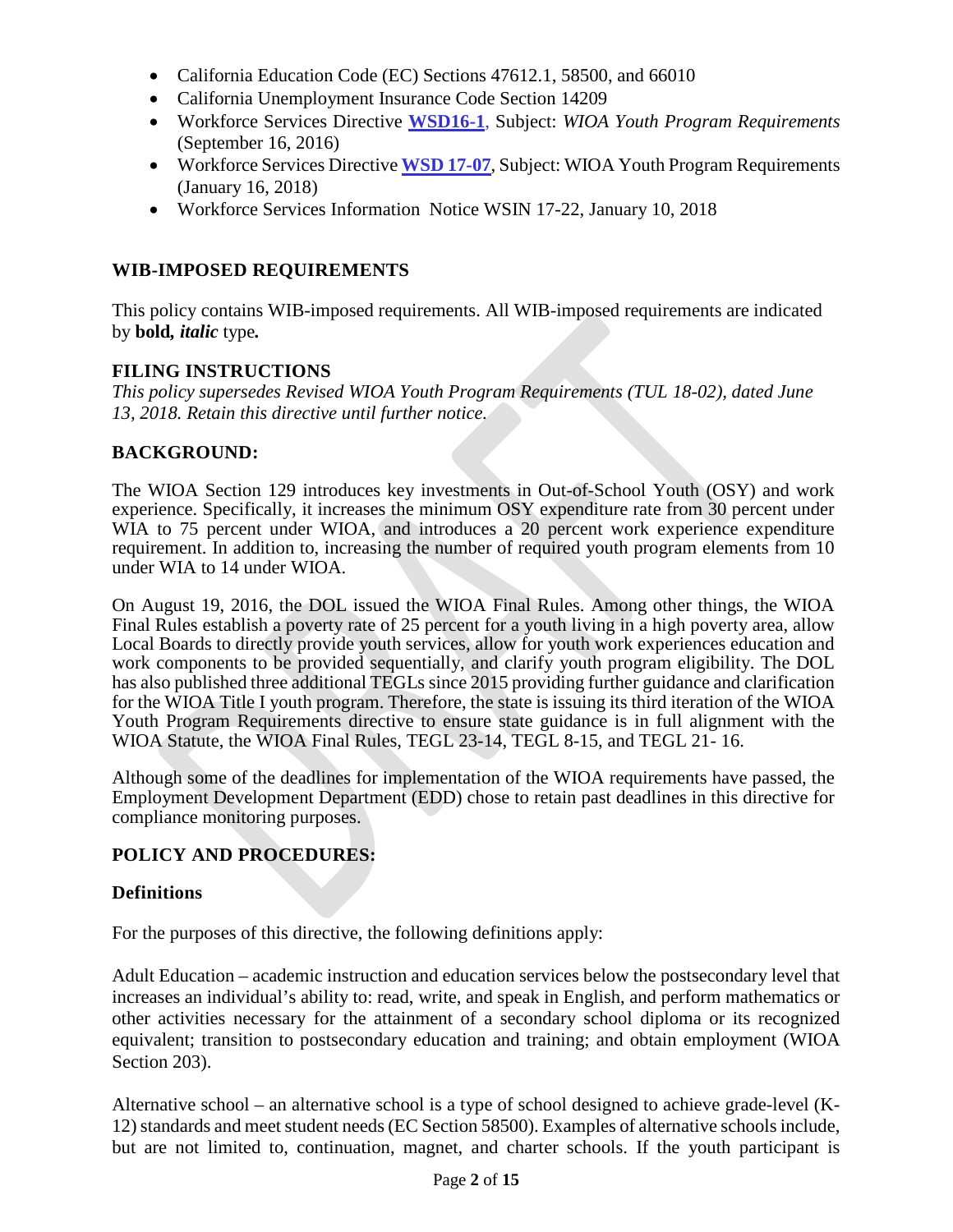attending an alternative school at the time of enrollment, the participant is considered to be inschool.

Attending School – an individual is considered to be attending school if the individual is enrolled in secondary or postsecondary school. If a youth is between high school graduation and postsecondary education, the youth is considered an In-School Youth (ISY) if they are registered for postsecondary education, even if they have not yet begun postsecondary classes. However, if the youth registers for postsecondary education, but does not follow through with attending classes, the youth is considered Out-of-School Youth (OSY) if the eligibility determination is made after youth decided not to attend postsecondary education. Youth on summer break are considered IS youth if they are enrolled to continue school in the fall (TEGL 21-16).

Not Attending School – an individual who is not attending a secondary or postsecondary school. In addition, individuals enrolled in the following programs would be considered an OS youth for eligibility purposes:

- WIOA Title II Adult Education, YouthBuild, Job Corps, high school equivalency program, or dropout re-engagement programs.
- A youth attending a high school equivalency program funded by the public K-12 school who is classified by the school system as still enrolled in school are the exception; the youth would be considered an ISY (Title 20 CFR Section 681.230)
- Non-credit bearing postsecondary classes only (TEGL 21-16).
- A charter school program that provides instruction exclusively in partnership with WIOA, federally-funded YouthBuild programs, federal Job Corps training or instruction, California Conservation Corps, or a state certified local conservation corps (in alignment with EC Section 47612.1).

Offender – An adult or juvenile subject to any stage of the criminal justice process or an adult or juvenile who requires assistance in overcoming artificial barriers to employment resulting from a record of arrest or convictions or for whom services under WIOA may be beneficial (WIOA Section 3[38]).

Postsecondary School – California community colleges, and accredited public and private universities (EC Section 66010).

School – any secondary or postsecondary school (Title 20 CFR Section 681.230). **These include, but are not limited to, traditional K-12 public schools and private schools (e.g., continuation**, **magnet**, **charter, and home**).

School Dropout – an individual who is no longer attending any school and has not received a secondary school diploma or its recognized equivalent (WIOA Section 3[54]). Per TEGL 8-15, this term does not include individuals who dropped out of postsecondary school.

Secondary School – a nonprofit institutional day or resident school, including a public secondary charter school, that provides secondary education, as determined under state law, except that the term does not include any education beyond grade 12 (Title 20 U.S.C. Section 1401[27]).

## **Youth Eligibility Criteria**

The WIOA Section 129(a)(1) provides new eligibility criteria for the WIOA youth program. To be eligible to participate in the WIOA youth program, an individual must be an OSY or an ISY.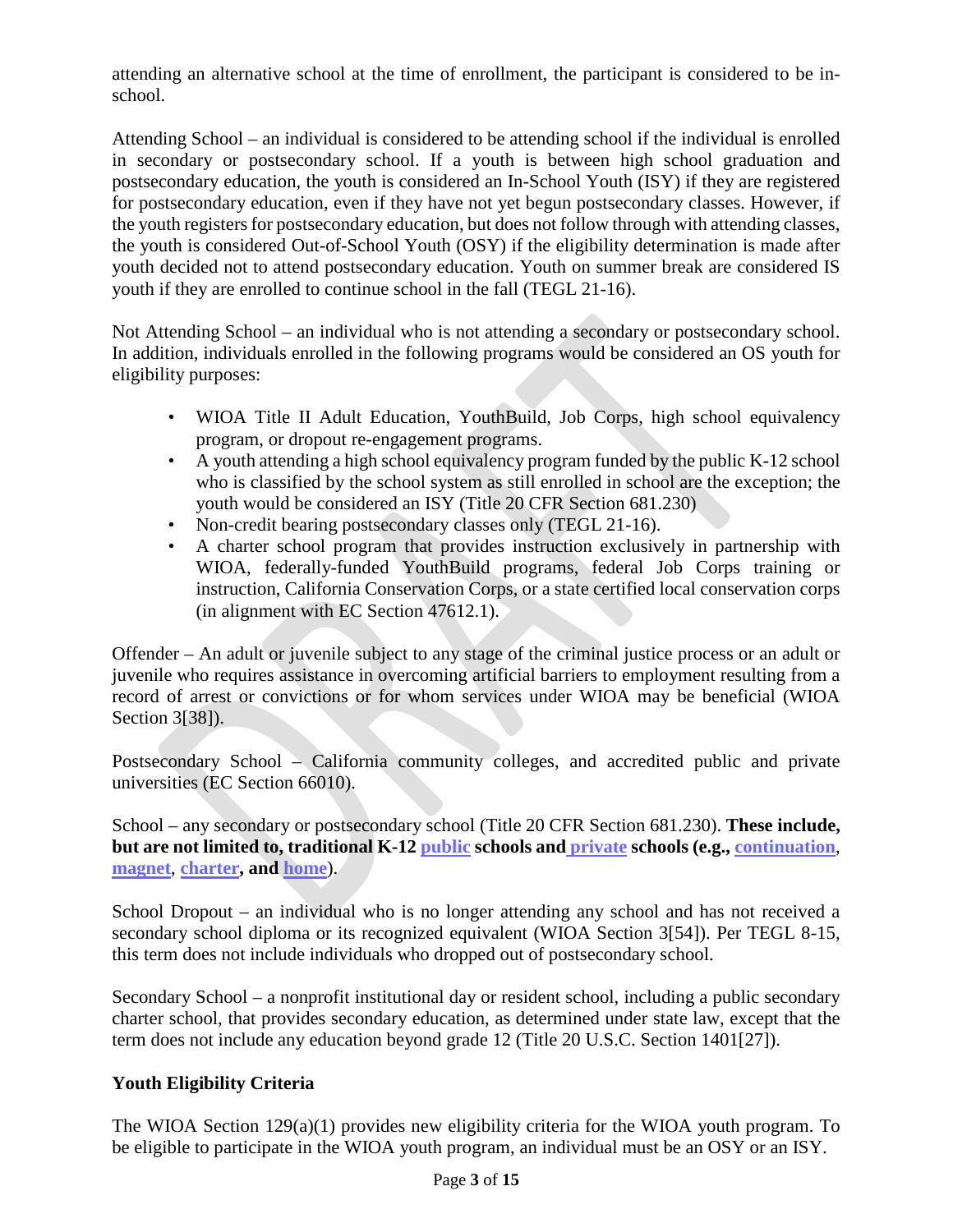Youth enrolled after July 1, 2015, must meet the WIOA eligibility criteria. After July 1, 2015, all Workforce Investment Act (WIA) youth participants who are enrolled in the WIA youth program must be grandfathered into the WIOA youth program, even if the participant would not otherwise be eligible for the WIOA.

*Out-School Youth (OSY) Eligibility (Title 20 CFR Section 681.210)*

In order to receive services as an OSY, an individual must meet the following eligibility criteria:

1. Not attending any secondary or postsecondary school (not including Title II Adult Education, YouthBuild, Job Corps, high school equivalency programs [exceptions in definitions], non-credit bearing postsecondary classes, dropout reengagement programs *or* charter schools with federal and state workforce partnerships).

2. Age 16-24 years old

- 3. One or more of the following barriers:
	- a. A school dropout.
	- b. A youth who is within the age of compulsory school attendance, but has not attended school for at least the most recent complete school year quarter.
		- i. Note If the school does not use school year quarters, Local Areas must use calendar quarters.
	- c. A recipient of a secondary school diploma or its recognized equivalent who is a low income individual and is either basic skills deficient or an English language learner.
	- d. An offender.
	- e. A homeless individual or a runaway.
	- f. An individual in foster care or who has aged out of the foster care system or who has attained 16 years of age and left foster care for kinship guardianship or adoption, a child eligible for assistance under Section 477 of the Social Security Act, or in an out-of-home placement.
	- g. An individual who is pregnant or parenting (custodial and non-custodial parent including non-custodial fathers).
	- h. An individual with a disability.
	- i. Transgender and gender non-conforming individuals. (WSIN 17-22, WSIN 19-14, and Bill 396)
	- j. A low-income individual who requires additional assistance to enter or complete an educational program or to secure or hold employment.

A youth participant's eligibility is determined at intake. Therefore, the youth remains eligible for youth services until exited. For example, an individual who is an OSY at time of enrollment and is subsequently placed in school is still considered an OSY Additionally, an individual who is an OSY and between the ages of 16-24 at the time of enrollment, and is now beyond the age of 24, is still considered an OSY until exited.

## *In-School Youth (ISY) Eligibility*

In order to receive services as an ISY, an individual must meet the following eligibility criteria: (Title 20 CFR Section 681.220)

1. Attending school, including secondary and postsecondary school.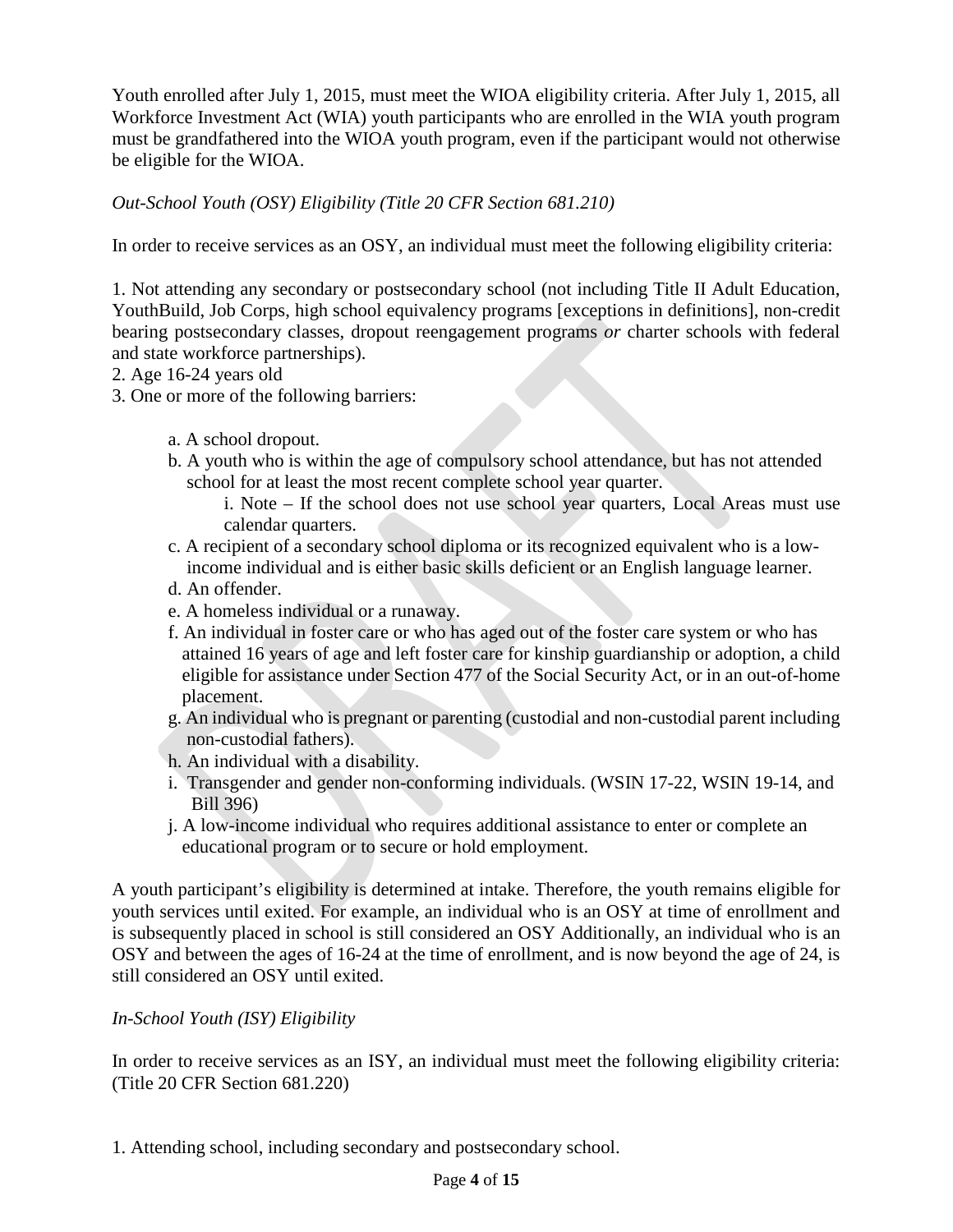- 2. Age 14-21 years old (A youth with disabilities who is in an individualized education program at the age of 22 may be enrolled as an IS youth [TEGL 21-16 and EC 56026]).
- 3. Low income individual.
- 4. Meets one or more of the following barriers:
	- a. Basic skills deficient.
	- b. An English language learner.
	- c. An offender.
	- d. A homeless individual or runaway.
	- e. An individual in foster care or who has aged out of the foster care system or who has attained 6 years of age and left foster care for kinship guardianship or adoption, a child eligible for assistance under Section 477 of the Social Security Act, or in an out-of-home placement.
	- f. Pregnant or parenting (custodial and non-custodial parent including noncustodial fathers).
	- g. An individual with a disability.
	- h. An individual who requires additional assistance to complete an educational program or secure and hold employment.

A youth participant's eligibility is determined at intake; therefore, the youth remains eligible for youth services until exited. For example, an individual who is an ISY and between the ages of 14- 21 at the time of enrollment, and is now beyond the age of 21, is still considered an ISY until exited.

#### *Low-Income*

## *All ISY and two categories of OSY must meet low-income guidelines to qualify for WIOA services OSY Categories:*

- 1. A recipient of a secondary school diploma or its recognized equivalent and either basic skills deficient or an English language learner; or
- 2. An individual who requires additional assistance to enter or complete an educational program or secure or hold employment.

#### **Determining Low Income Status**

#### *Living in a High Poverty Area*

A youth living in a high-poverty area is automatically considered to be a low-income individual. A high-poverty area is a Census tract or county that has a poverty rate of at least 25 percent as set every 5 years using American Community Survey (ACS) 5-Year data. Service Providers may access ACS 5- Year data on the U.S. Census Fact Finder website to determine the poverty rate. TEGL 21-16.

#### *To determine the high poverty rate of Tulare County, Staff must view the data.census.gov website.*

*If using the high poverty rate to determine low income; a printout of Tulare County's poverty rate, must be uploaded into the participant's file and case noted.*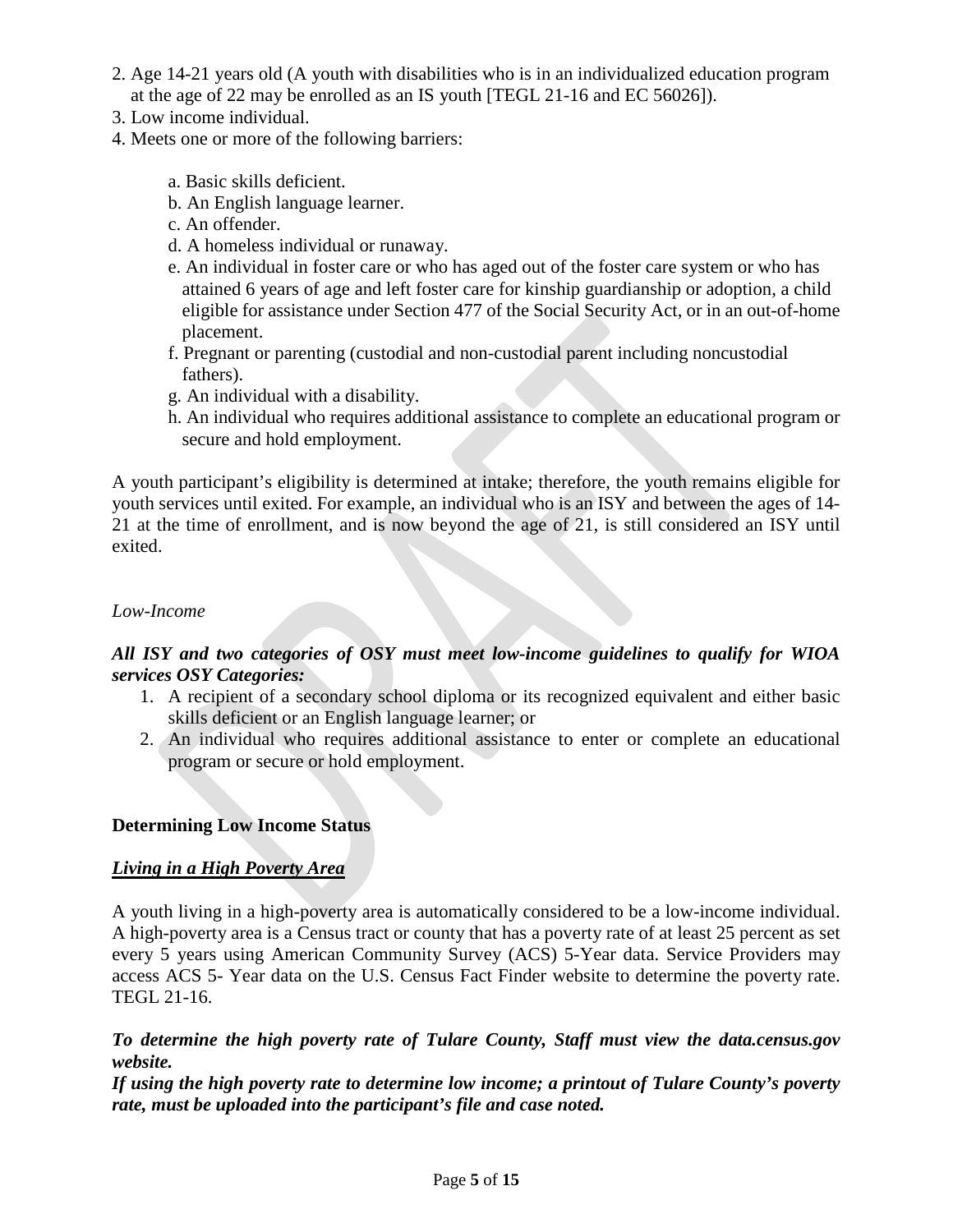## *Free or Reduced Lunch*

Under WIOA, a youth who receives or is eligible to receive a free or reduced lunch under the Richard B. Russell National School Lunch Act, is considered to be low-income. Service Providers must base low-income status on an individual student's eligibility to receive free or reduced price lunch or on meeting one of the other low-income categories under WIOA.

### *Low-Income/Family Size Determination*

The individual receives an income, or is a member of a family that received a total family income, for the six-month period prior to WIOA registration that does not exceed the higher of the poverty line of 70 percent of the lower living standard income level provided in 70 percent LLSIL and Poverty Guidelines for 2018.

#### *The 70 percent LLSIL and Poverty Guidelines can be found at [tularewib.org](https://d5e979eb-4b53-4726-836d-3aa319354959.filesusr.com/ugd/58cba3_69090b6244dc4e279bed0d4b283e2393.pdf) (Resources, active directive,)*

*Low-Income Exception*

### **Five percent (5%) Exception Request-Low Income**

WIOA provides a five percent (5%) eligibility to allow for the participation of youth who would benefit from services but do not meet the income eligibility requirements, provided they have at least two barriers. No more than 5 percent of the total youth enrolled per program year.

*Subrecipients must submit a written request for approval to the WIB prior to enrollment. The request must provide documentation of at least two barriers. The approval must be maintained with the eligibility/enrollment documentation in the participant's file.* 

#### *Requires Additional Assistance*

Under WIOA, no more than five percent of ISY enrolled in a program year may be found eligible based solely on meeting the criterion, "requires additional assistance." This limitation applies to IS youth enrolled on or after July 1, 2015. Therefore, participants that were enrolled under WIA and carried into WIOA would not be factored in.

#### *An individual who requires additional assistance to complete an educational program or to secure or hold employment is defined by the Workforce Investment Board of Tulare County as a youth who meets one or more of the following criteria:*

- Have repeated at least one secondary grade level or are one year over age for grade.
- Have a core grade point average of less than 1.5
- Are emancipated youth
- Have aged out of foster care.
- Are previous dropouts or have been suspended five or more times or have been expelled.
- Have received court/agency referrals mandating school attendance.
- Are deemed at risk of dropping out of school by a school official
- Have experienced recent traumatic events, are victims of abuse, or reside in an abusive environment as documented by a school official or other qualified professional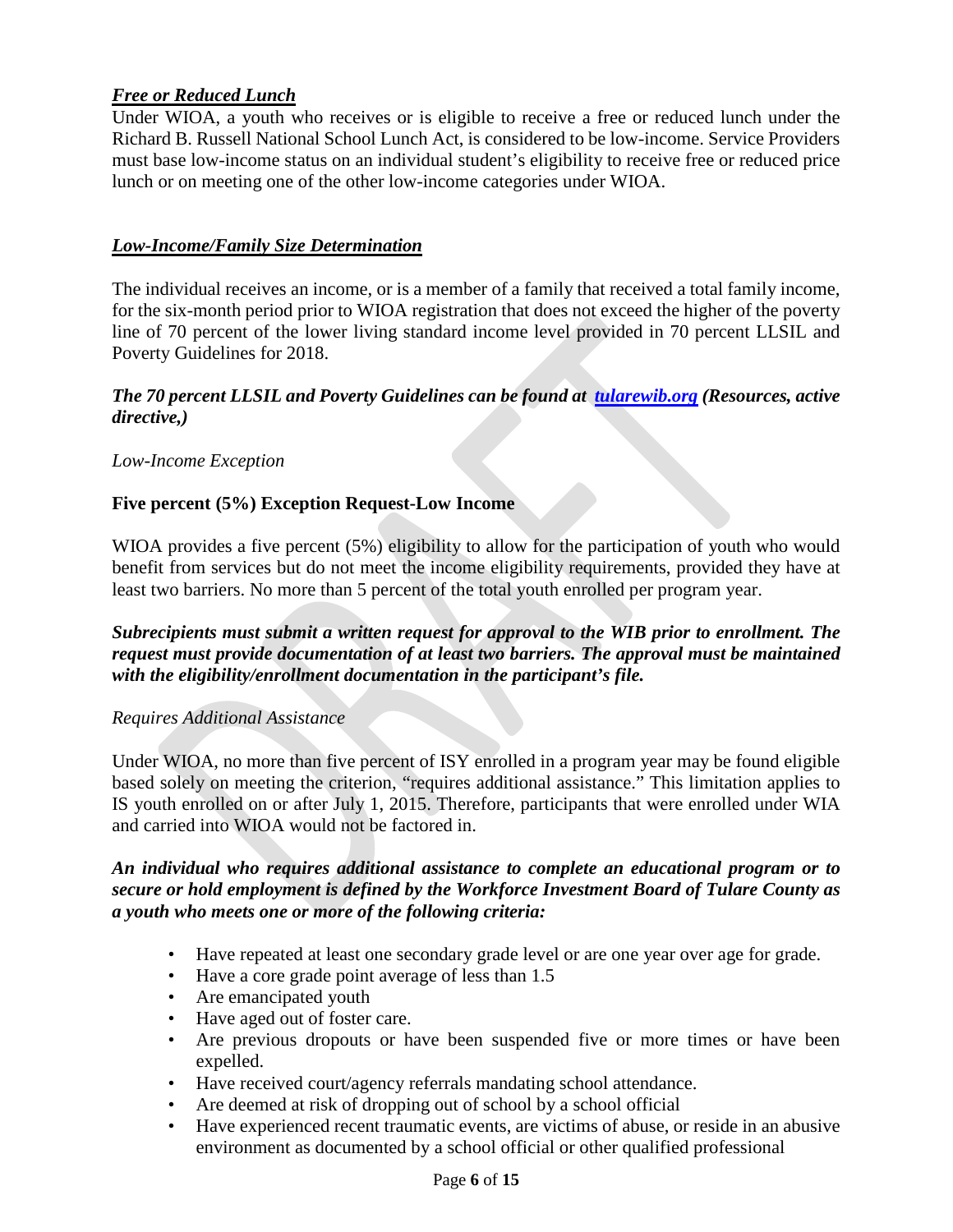- Have never held a job (applies to OS youth).
- Has a personal or family history of seasonal or chronic unemployment (i.e., seasonal farmworker).
- A youth that is not attending school or employed, defined as disconnect.

*Subrecipients must submit a written request for approval to the WIB prior to enrollment. The approval must be maintained with the eligibility/enrollment documentation in the participant's file.*

## **Work Experience**

The WIOA places a priority on providing youth with occupational learning opportunities through work experience.

## **Work Experience Criteria**

Work experience provides ISY and OSY an invaluable opportunity to develop work place skills. Paid and unpaid work experiences must include academic and occupational education (provided either concurrently or sequentially) and may include the following:

- Summer employment opportunities and other employment opportunities available throughout the school year.
- Pre-apprenticeship programs. Pre-apprenticeship is a program designed to prepare individuals to enter and succeed in an apprenticeship program. Pre-apprenticeship programs include the following elements:
	- o Training and curriculum that aligns with the skill needs of employers in the economy of the state or region involved.
	- o Access to educational and career counseling and other supportive services, directly or indirectly.
	- o Hands-on, meaningful learning activities that are connected to education and training activities.
	- o Opportunities to attain at least one industry-recognized credential.
	- o A partnership with one or more registered apprenticeship programs that assists in placing individuals who complete the pre-apprenticeship program in a registered apprenticeship program (Title 20 CFR Section 681.480).

• Internship and job shadowing. Job shadowing is a temporary, unpaid exposure to the work place in an occupational area of interest to the participant and my last anywhere from a few hours to a week or more (TEGL 21-16)

•On-the-Job Training opportunities require co-enrollment into WIOA Adult Programs.

## *Co-enrollment process:*

*WIB Youth subrecipient and WIB Adult subrecipient staff will coordinate to provide 18-24 year old participants with full access to training programs such as Occupational Skills Training (OST) and On-the-Job Training (OJT).* 

*Youth Service Providers will:*

• *Certify eligibility for youth the youth program*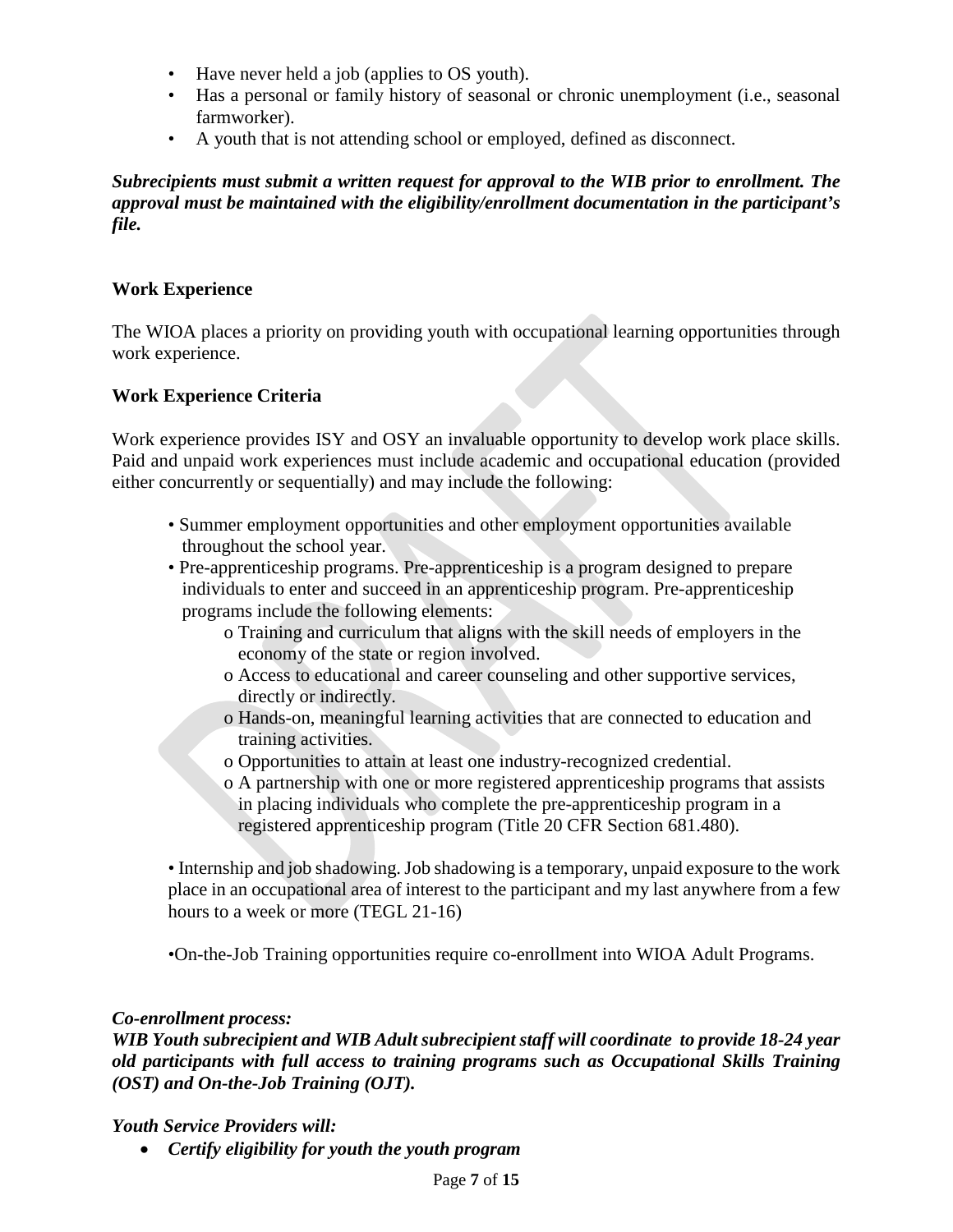- *Upload supporting documentation*
- *Update Objective Assessment with current career goals and ensures training is aligned with local labor market demand occupations*
- *Complete Individual Service Strategy*
- *Ensure training is aligned with local labor market demand*
- *Ensure participants have received the following services;*
	- o *Resume Workshop*
	- o *Career Planning*
	- o *Career Exploration*
	- o *Mock Interview*
- *Upload professional resume into CalJOBS*
- *Email and upload the referral form to designated staff*
- *Add local status tracking-referral to education/training code, and enter 436 Post-Secondary Transition activity code*

## *Adult Service Provider will:*

- o *Accept the referral and add a case note indicating receipt of referral*
- o *Review and certify the file for adult program training services, and add certification case note. If at this point additional information is required the adult eligibility staff will gather information from participant, and inform youth staff.*
- o *Update Individual Service Strategy (ISS)/ Individual Employment Plan (IEP) to include the training information and create the 205 activity*
- o *Case manage participant while in training-create a 300 activity or 301 activity*
- o *Comply with all WIB policies and procedures associated with OJT/ITA*
- o *Upon completion will close training activity and upload certificate or applicable training documents*
- o *Create MSG/Credential attainment*
- o *Refer participant to Youth Service Provider*

*Participant will be case managed by Youth Service Provider until participant begins training. Thereafter, Adult service provider will be responsible for monthly contacts.*

## *While participants are in training, it is highly recommended Youth Service Provider reviews participants case notes to follow-up on participants progress.*

## *Academic and Occupational Education*

The academic and occupational education component refers to contextual learning that accompanies a work experience. It includes the information necessary to understand and work in specific industries or occupations. For example, if a youth is in a work experience in a hospital, the occupational education could be learning about the duties of different types of hospital occupations such as a phlebotomist, radiology tech, or physical therapist. Whereas, the academic education could be learning some of the information individuals in those occupations need to know such as why blood type matters, the name of a specific bone in the body, or the function of a specific ligament.

## *Youth formula funds*

Youth formula funds may be used to pay a participant's wages and related benefits for work experience in the public, private, for-profit or non-profit sectors when the participant's objective assessment and individual service strategy indicate that a work experience is appropriate.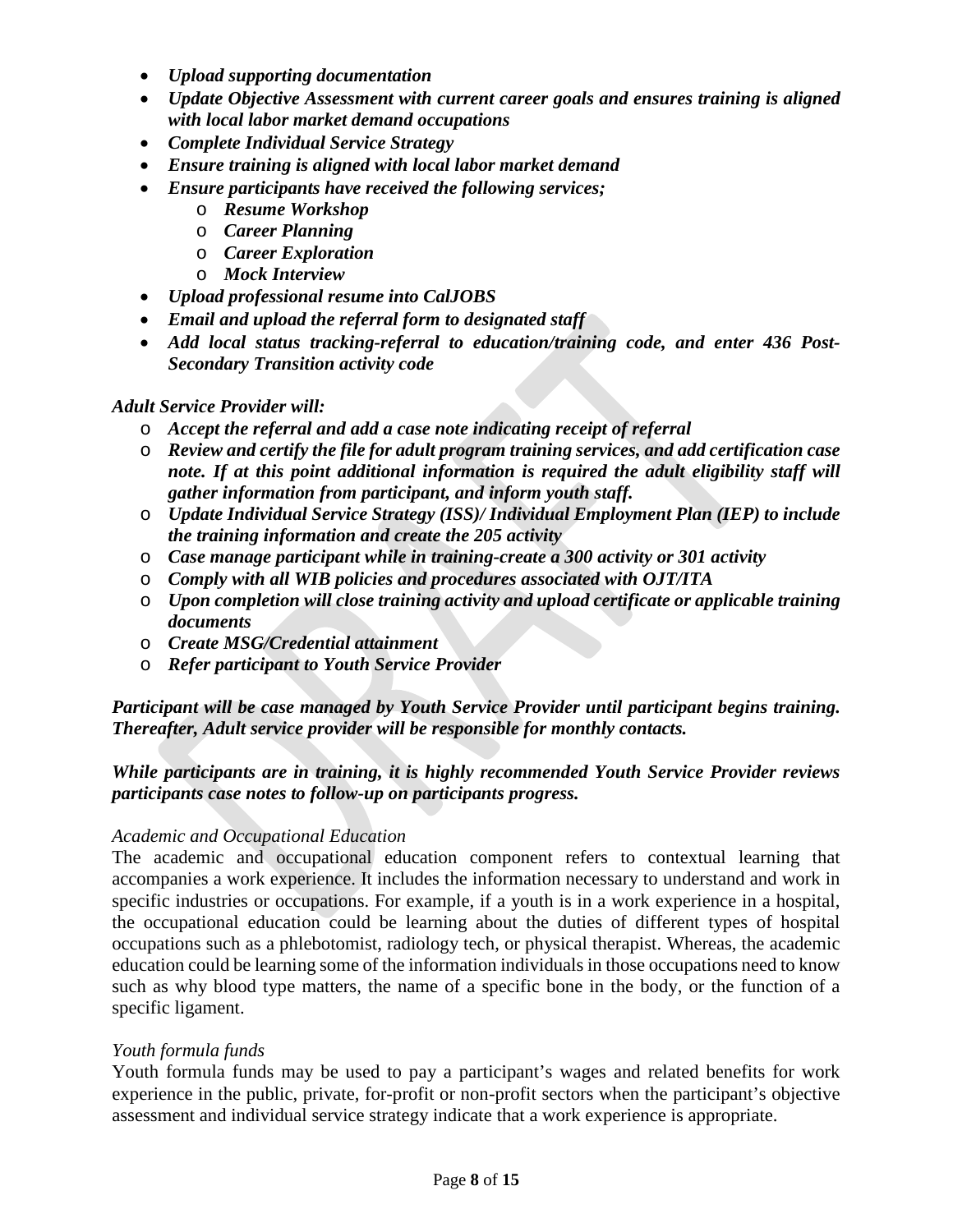Additionally, youth formula funds may be used to pay wages and staffing costs for the development and management of work experience. Allowable expenditures beyond wages may include the following:

- Staff time spent identifying potential work experience opportunities.
- Staff time working with employers to develop the work experience.
- Staff time spent working with employers to ensure a successful work experience.
- Staff time spent evaluating the work experience.
- Classroom training or the required academic education component directly related to the work experience.
- Orientation sessions for participants and employers.
- Incentive payment to youth for an achievement directly tied to the work experience.
- Employability skills/job readiness training to prepare youth for a work experience.

## *The youth work experience policy may be found at on [tularewib.org](https://d5e979eb-4b53-4726-836d-3aa319354959.filesusr.com/ugd/58cba3_578f9e6a01e741df8be0034799622d5a.pdf) (Resource, active directive), Youth Work Experience Policy TUL 14-02.*

### *Braiding Funds*

Braiding funds is the process of using different funding streams to support different needs for the same participant while maintaining documentation to support the charging and allocations of cost to the separate funds. Braiding of funds will provide more comprehensive services to participants and maximize partner resources available to assist youth. Braiding funds must meet the following criteria:

- The cost to each funding stream is tracked, documented, and allocated based on the proportional benefit.
- The cost benefits two or more programs in proportions that can be determined without undue effort or cost.
- The youth meets the eligibility requirements for each program from which they are receiving funds.

An example is when the WIOA Title I youth program and the WIOA Title II adult education program are used to serve eligible youth. The WIOA Title I resources can provide career guidance, work experiences, and leadership development, while the WIOA Title II resources can provide adult education and literacy activities. (TEGL 21-16)

*Incentives (Title 20 CFR Section 681.640)*

Incentive payments to youth participants are permitted for recognition and achievement directly tied to training activities and work experience*. The most current Youth Incentive Policy can be found at [tularewib.org](https://d5e979eb-4b53-4726-836d-3aa319354959.filesusr.com/ugd/58cba3_383d2d7549944af4a77f031d9703f6f1.pdf) (Resource, active directive).*

#### *Youth Standing Committees*

The Youth Committee shall be designated as a standing committee of the WIB who, acting in an advisory capacity, provides information and assist with planning, operational, and other issues relating to the provision of services to youth. Committee members are appointed for their expertise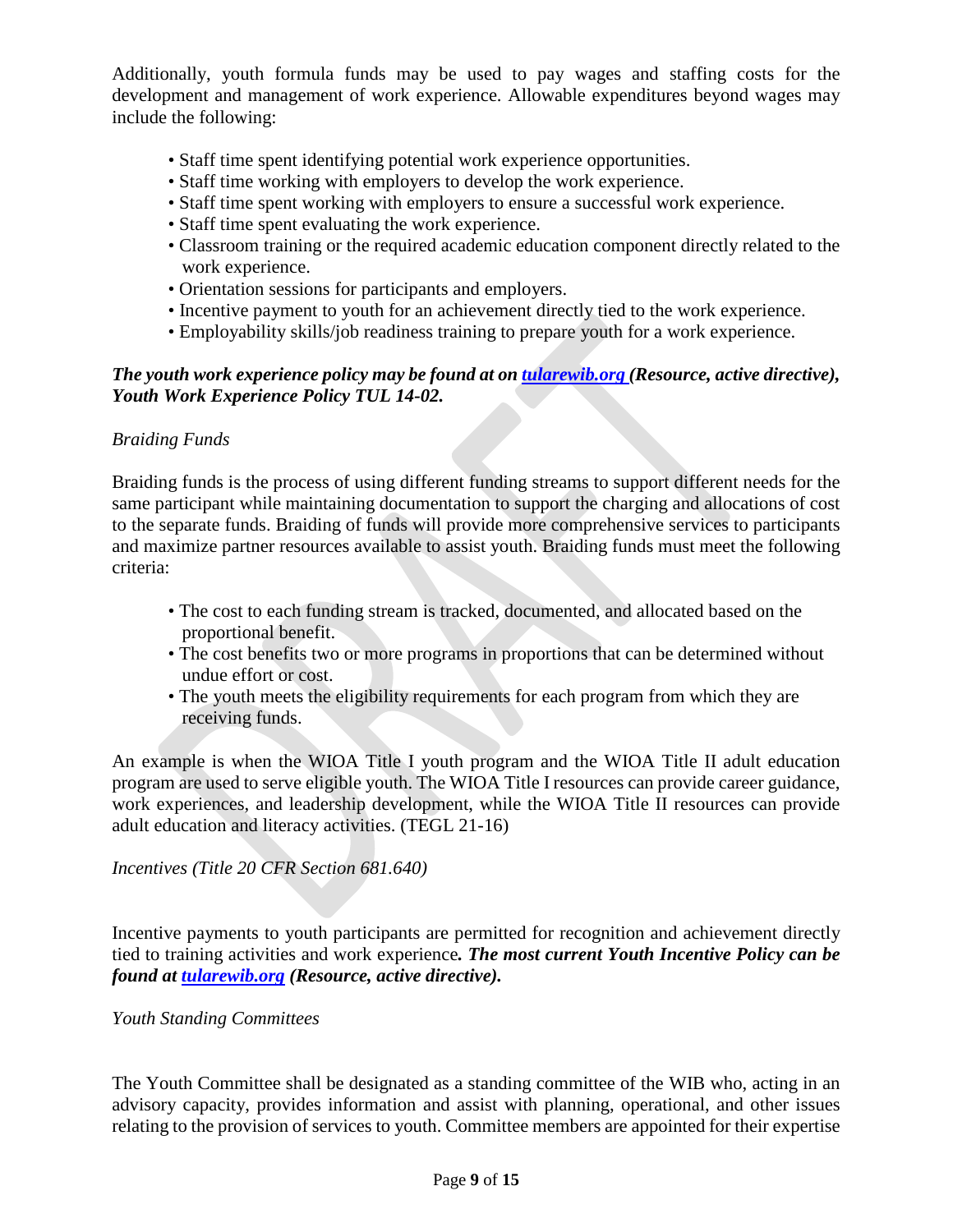to help address the employment, training, education, human and supportive service needs of eligible youth. The committee reflects the needs of the local area and includes:

- A member of the Local a Workforce Development Board (WBD), who chairs the committee;
- Members of community-based organizations with a demonstrated record of success in serving eligible youth;
- Other individuals who appropriate expertise and experience who are not members of the Tulare County Workforce Investment Board

#### *Procurement of WIOA Youth Service Providers*

*The WIB awards contracts agreements with subrecipients through a competitive procurement process taking into consideration the service providers ability to meet performance accountability measures.* 

#### **Program Elements**

| <b>WIOA Youth Program</b> |                                                                                                                     | <b>Relates to or</b>                 | <b>Applicable</b>                           | <b>Program Description</b>                                                  |
|---------------------------|---------------------------------------------------------------------------------------------------------------------|--------------------------------------|---------------------------------------------|-----------------------------------------------------------------------------|
|                           | <b>Element</b>                                                                                                      | <b>Overlaps with</b>                 | <b>DOL-only PIRL</b><br><b>Data Element</b> | <b>Citation</b>                                                             |
|                           |                                                                                                                     | <b>Other Program</b><br>Element(s)   | Number(s)                                   |                                                                             |
| 1.                        | <b>Tutoring, study skills</b><br>training, instruction,<br>and dropout<br>prevention                                | Program elements 2<br>and 4          | 1402                                        | <b>TEGL 21-16</b>                                                           |
| 2.                        | <b>Alternative</b><br>secondary school<br>services or dropout<br>recovery services                                  | Program element 1                    | 1403                                        | TEGL 21-16                                                                  |
| 3.                        | Paid and unpaid<br>work experience                                                                                  |                                      | 1205-1405                                   | <b>Title 20 CFR Sections</b><br>681.600, 681.590, 681.480<br>and TEGL 21-16 |
| 4.                        | <b>Occupational skills</b><br>training                                                                              | Program Element 1                    | 1300, 1302, 1303,<br>1306, 1307, 1308       | <b>Title 20 CFR Sections</b><br>681.540, 681.550 and<br><b>TEGL 21-16</b>   |
| 5.                        | <b>Education offered</b><br>concurrently with<br>workforce preparation<br>and training for a<br>specific occupation | Program elements 2,<br>$3$ , and $4$ | 1407                                        | Title 20 CFR Section<br>681.630 and TEGL 21-16                              |
| б.                        | Leadership<br>development<br>opportunities                                                                          |                                      | 1408                                        | <b>Title 20 CFR Sections</b><br>681.520, 681530 and TEGL<br>$21-16$         |
| 7.                        | <b>Supportive services</b>                                                                                          |                                      | 1409                                        | Title 20 CFR Section<br>681.570 and TEGL 21-16                              |
| 8.                        | <b>Adult mentoring</b>                                                                                              |                                      | 1410                                        | <b>Title 20 CFR Sections</b><br>681.490 and TEGL 21-16                      |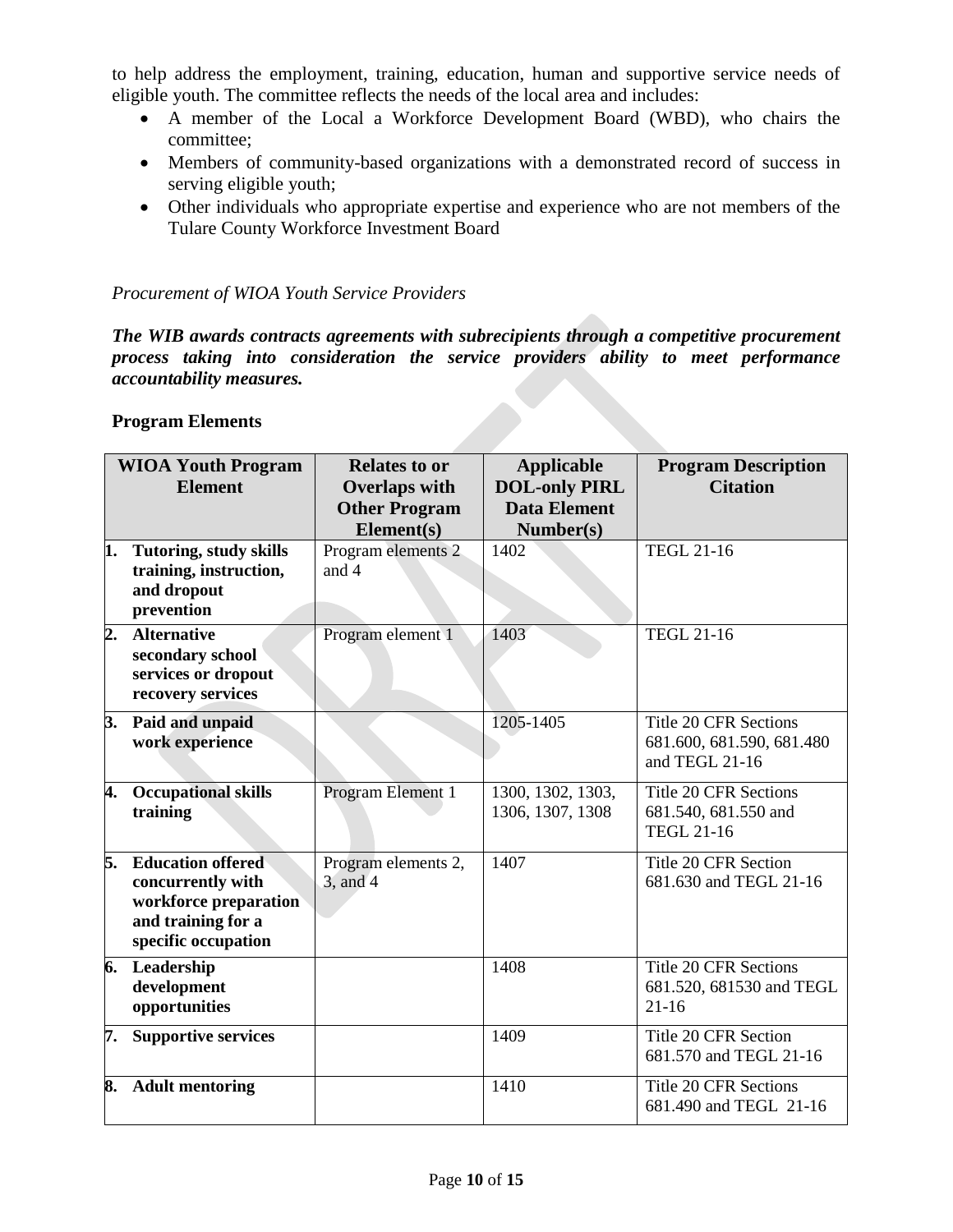| 9. | <b>Follow-up services</b>                                     | Program Elements 7,<br>8, 11, 13, and 14 | 1412 | Title 20 CFR Sections<br>681.580 and TEGL 21-16 |
|----|---------------------------------------------------------------|------------------------------------------|------|-------------------------------------------------|
|    | 10. Comprehensive<br>guidance and<br>counseling               |                                          | 1411 | Title 20 CFR Sections<br>681.510 and TEGL 21-16 |
|    | 11. Financial literacy                                        |                                          | 1206 | Title 20 CFR Sections<br>681.500 and TEGL 21-16 |
|    | 12. Entrepreneurial skills<br>training                        |                                          | 1413 | Title 20 CFR Sections<br>681.560 and TEGL 21-16 |
|    | 13. Services that provide<br>labor market<br>information      |                                          | 1414 | Title 20 CFR Sections<br>651.10 and TEGL 21-16  |
|    | 14. Postsecondary<br>preparation and<br>transition activities |                                          | 1415 | <b>TEGL 21-16</b>                               |

*Program Element 1 – Tutoring, Study Skills Training, Instruction, and Dropout Prevention Services* 

Tutoring, study skills training and instruction that lead to a high school diploma or its equivalent, including a recognized certificate of attendance or similar document for individuals with disabilities, are reported under program element 1. These services focus on providing academic support, helping a youth identify areas of academic concern, assisting with overcoming learning obstacles, and providing tools and resources to develop learning strategies. Local Areas may provide tutoring, study skills training, and instruction in a one-on-one or group setting, through resources and workshops.

Program element 1 also includes secondary school dropout prevention strategies that keep a youth in school and engaged in formal learning or training. These activities include, but are not limited to, tutoring, literacy development, active learning experiences, after-school opportunities, and individualized instruction (TEGL 21-16).

## *Program Element 2 – Alternative Secondary School Services or Dropout Recovery Services*

Alternative secondary school services that assist youth who have struggled in traditional secondary school education, are reported under program element 2. These services include, but are not limited to, basic education skills training, individualized academic instruction, and English as a Second Language training.

Program element 2 also includes dropout recovery services aimed at getting youth who have dropped out of secondary education back into a secondary school or alternative secondary school/high school equivalency program (TEGL 21-16). Examples of these services include credit recovery, counseling, and educational plan development. While there is some overlap with dropout prevention strategies (program element 1), the activities within both program elements are provided with the goal of helping youth re-engage and persist in education that leads to the completion of a recognized high school equivalent.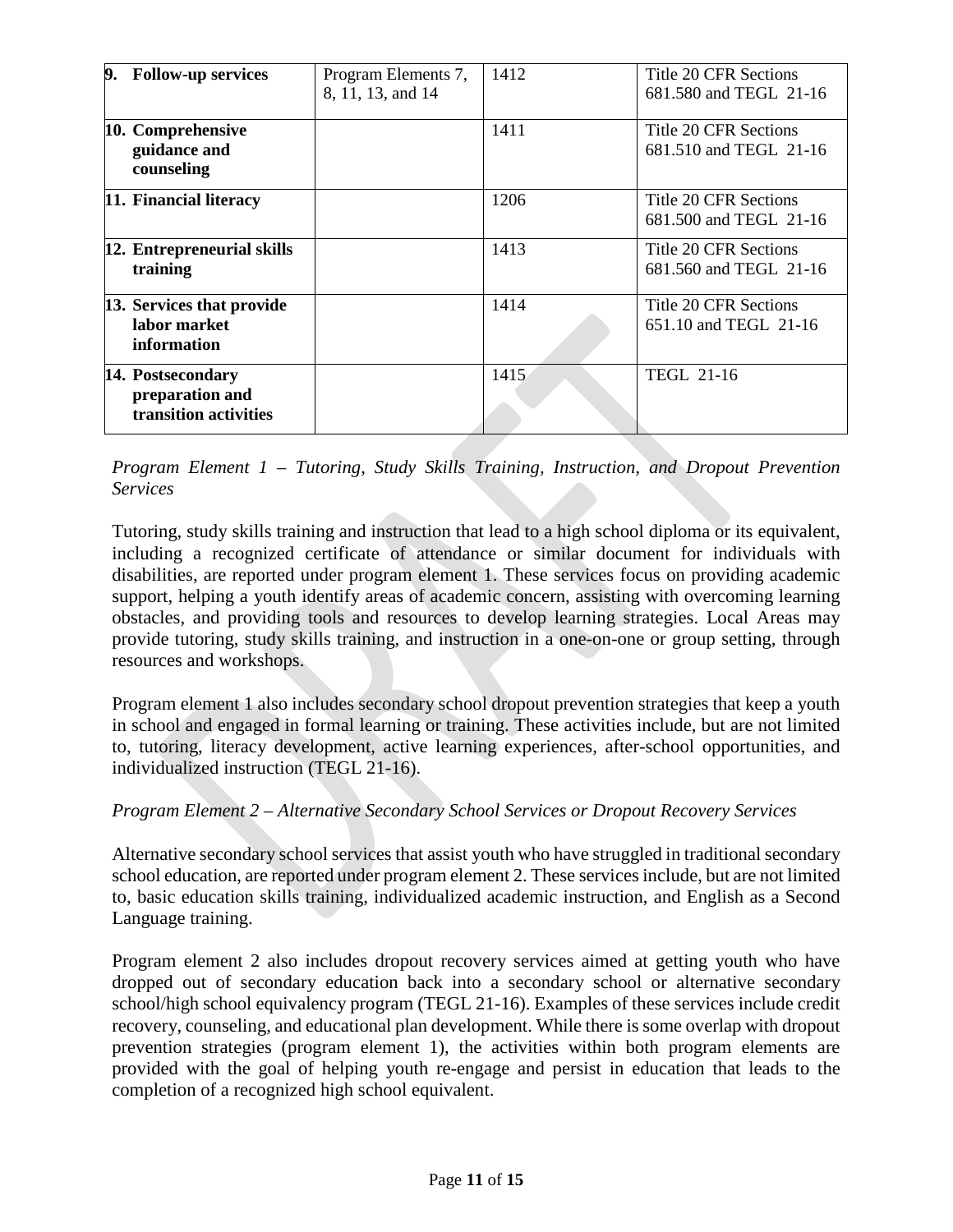Work experience is covered in detail on page 7 of this directive, and can be found on *[tularewib.org\(](https://d5e979eb-4b53-4726-836d-3aa319354959.filesusr.com/ugd/58cba3_578f9e6a01e741df8be0034799622d5a.pdf)Resource, active directive), Youth Work Experience Policy TUL 14-02*

*Program Element 4- Occupational Skills Training (Title 20 CFR Section 681.540)*

Occupational Skills Training is an organized program of study that provides specific vocational skills that lead to proficiency in performing actual tasks and technical functions required by certain occupation fields at entry, intermediate, or advanced levels. Training may only be provided for occupations with a local labor market demand in accordance with the employment/career goal indicated in the objective assessment and Individual Service Strategy.

*WIB policy requires youth ages 18 and older must be referred to the Employment Connection AJCC sites for co- enrollment into WIOA Adult and or Dislocated Worker Programs and must follow all WIB policies and procedures related to co-enrollment. The co-enrollment process is covered in detail on page 7 and 8 of this directive.* 

*Program Element 5 – Education Offered Concurrently with Workforce Preparation and Training for a Specific Occupation*

This program element reflects an integrated education and training model and describes how workforce preparation activities, basis academic skills, and hands-on occupational skills training are to be taught within the same time frame and connected to a specific occupation, occupational cluster, or career pathway. While programs developing basic academic skills, which are included as part of alternative secondary school services and dropout recovery services (element 2), workforce preparation activities that occur as part of a work experience (element 3), and occupational skills training (element 4) can all occur separately and at different times (and thus are counted under separate program elements), this program element refers to the concurrent delivery of these services which make up an integrated education and training model.

## *Program Element 6 – Leadership Development Opportunities (Title 20 CFR Section 681.520)*

This program element encourages responsibility, confidence, employability, self-determination, and other positive social behaviors. Positive social behaviors include the following:

- Exposure to postsecondary educational possibilities
- Community and service learning projects
- Peer-centered activities, including peer mentoring and tutoring
- Organizational and team work training
- Training in decision-making such as determining priorities and problem solving.
- Citizenship training, including life skills training such as parenting and work behavior training.
- Civic engagement activities which promote quality of life in a community
- Other leadership activities that place youth in a leadership role such as serving on the Standing Youth Committee.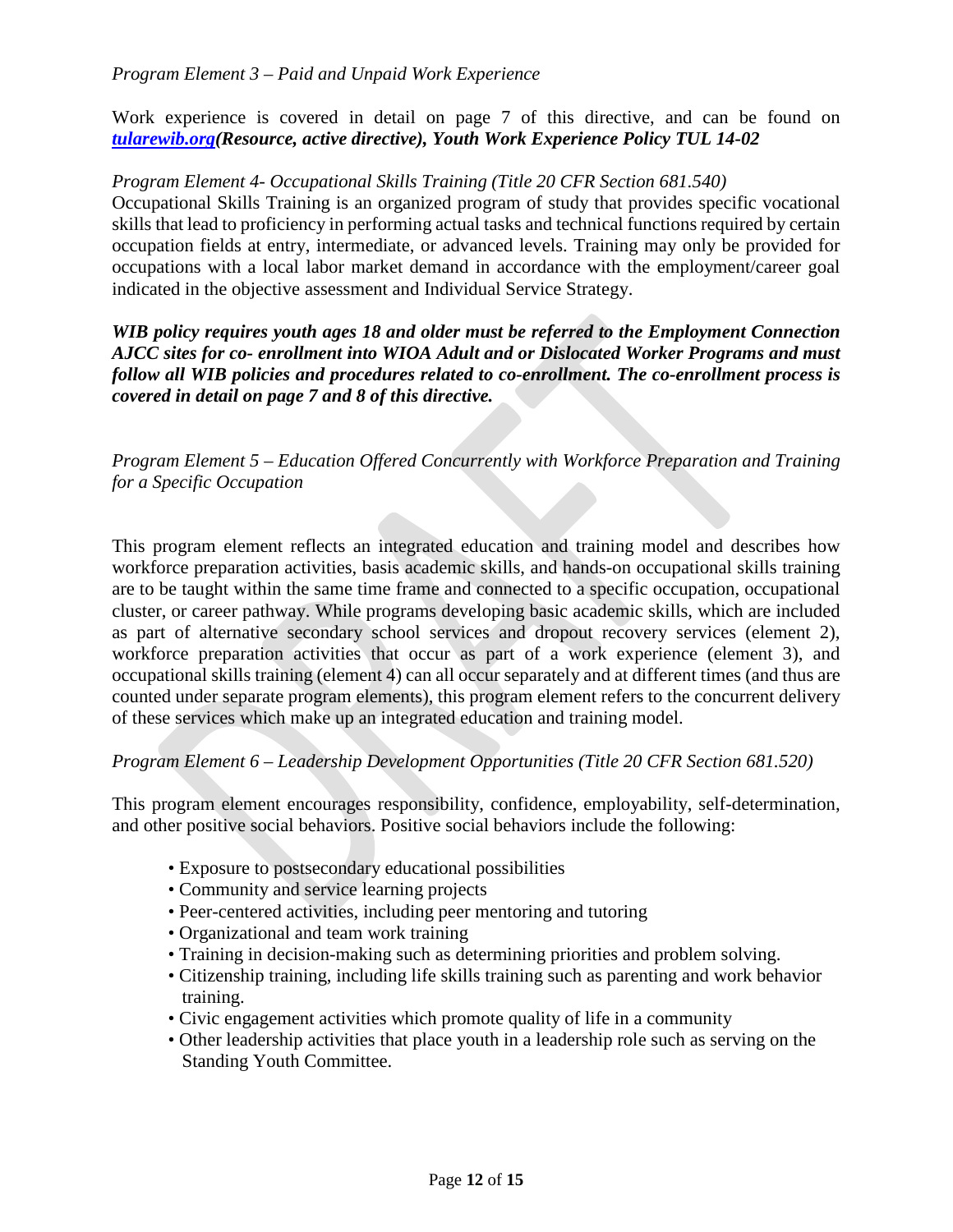*Program Element 7 – Supportive Services (Title 20 CFR Section 681.570)*

Supportive services are services that enable an individual to participate in WIOA activities.

*Reference WIB directive TUL 17-02, WIOA Title I Adult, Dislocated Worker and Youth Supportive Services Policy. This directive sets the local policy and procedures to follow when providing supportive services to eligible WIOA participants. This includes documentation requirements to demonstrate that supportive services are allowable, reasonable, and necessary, and otherwise available to the participant.* 

*Program Element 8 – Adult Mentoring*

Adult mentoring must last at least 12 months and may take place both during the program and following the youth's exit from the program. (TEGL 21-16)

*Program Element 9 – Follow-up Services*

Follow-up services are to enable youth to continue life-long learning and achieve a level of selfsufficiency to ensure job retention, wage gains, and post-secondary education and training progress. The types of services provided and the duration of services must be determined based on the needs of the individual and therefore, the type and intensity of follow-up services may differ for each participant.

*All youth participants must receive follow-up services that align with their individual service strategies. Furthermore, follow-up services must be provided to all participants for a minimum of 12 months.* 

*Follow-up services may include, but are not limited to:*

- *Contacting individual or employer to verify employment;*
- *Providing individuals with information about additional educational or employment opportunities;*
- *Providing individuals with referrals to other community resources;*
- *Contracting individuals to help secure better paying jobs, additional career planning, and counseling for individual;*
- *Supportive services;*
- *Adult mentoring;*
- *Financial literacy education; or*
- *Activities that help youth prepare for and transition to postsecondary education and/or training.*

*Follow-up begins after the end of the applicable post-exit quarter and must be completed in CalJOBS within 30-days after the follow-up due date. During the follow-up reporting month, a minimum of three different attempts is required prior to recording "Cannot locate". If participant declines follow-up services or cannot be located or contacted, a detailed case note must be entered and Service Providers will still be accountable for the performance measures.* 

Page **13** of **15** *Follow-up services must be documented in a case note and entered in CalJOBS using the most appropriate Follow-up Activity code(s) to show that follow-up has been completed. Refer to the most current CalJOBS Activity Code Dictionary to select the most appropriate F-Code*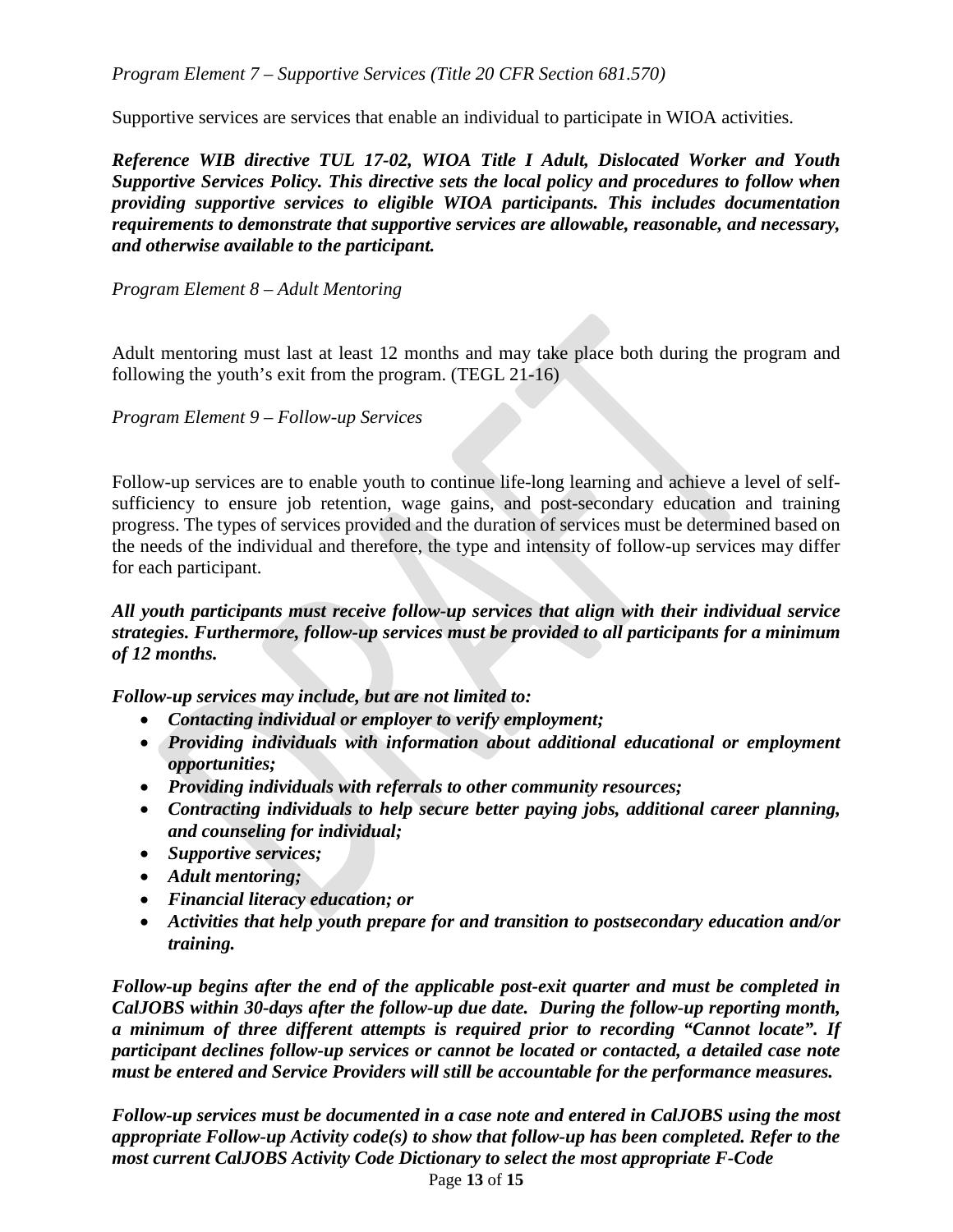#### *Program Element 10 – Comprehensive Guidance and Counseling*

This program element provides individualized counseling to participants include career counseling and coaching, and may include drug and alcohol abuse counseling, mental health counseling, and referral to partner programs.

#### *Program Element 11 – Financial Literacy Education*

Financial literacy education includes information and activities such as creating budgets, setting up checking and saving accounts, managing spending, understanding credit reports, and protecting against identity theft.

The Financial Literacy Guide provides links to financial literacy materials and maps how and why financial institutions engage in helping young adults achieve greater financial well-being and employment success. (TEGL 21 16)

### *Program Element 12 – Entrepreneurial Skills Training (Title 20 CRF Section 681.560)*

This program element helps youth develop the skills associated with starting and operating a small business. Such skills may include the ability to take initiative, creatively seek out and identify business opportunities, develop budgets and forecast resource needs, understand various options for acquiring capital and the trade-offs associated with each option, and communicate effectively and market oneself and one's ideas. Approaches to teaching youth entrepreneurial skills may include the following:

- Entrepreneurship education that provides an introduction to the values and basics of starting and running a business, such as developing a business plan and simulations of business start-up and operation.
- Enterprise development which provides supports and services that incubate and help youth develop their own businesses, such as helping youth access small loans or grants and providing more individualized attention to the development of viable business ideas.
- Experiential programs that provide youth with experience in the day-to-day operation of a business.

#### *Program Element 13 – Services that Provide Labor Market and Employment Information*

These services provide in-demand industry sectors or occupations available in the local area, such as career awareness, career counseling, and career exploration services. Career counseling provides advice and support in making decisions about what career path to take and may include providing information about resume preparation, interview skills, potential opportunities for job shadowing, and the long-term benefits of postsecondary education and training. In addition to connecting youth to self-service labor market information (LMI) tools, youth providers should share and discuss state and local LMI with youth participants (TEGL 21-16).